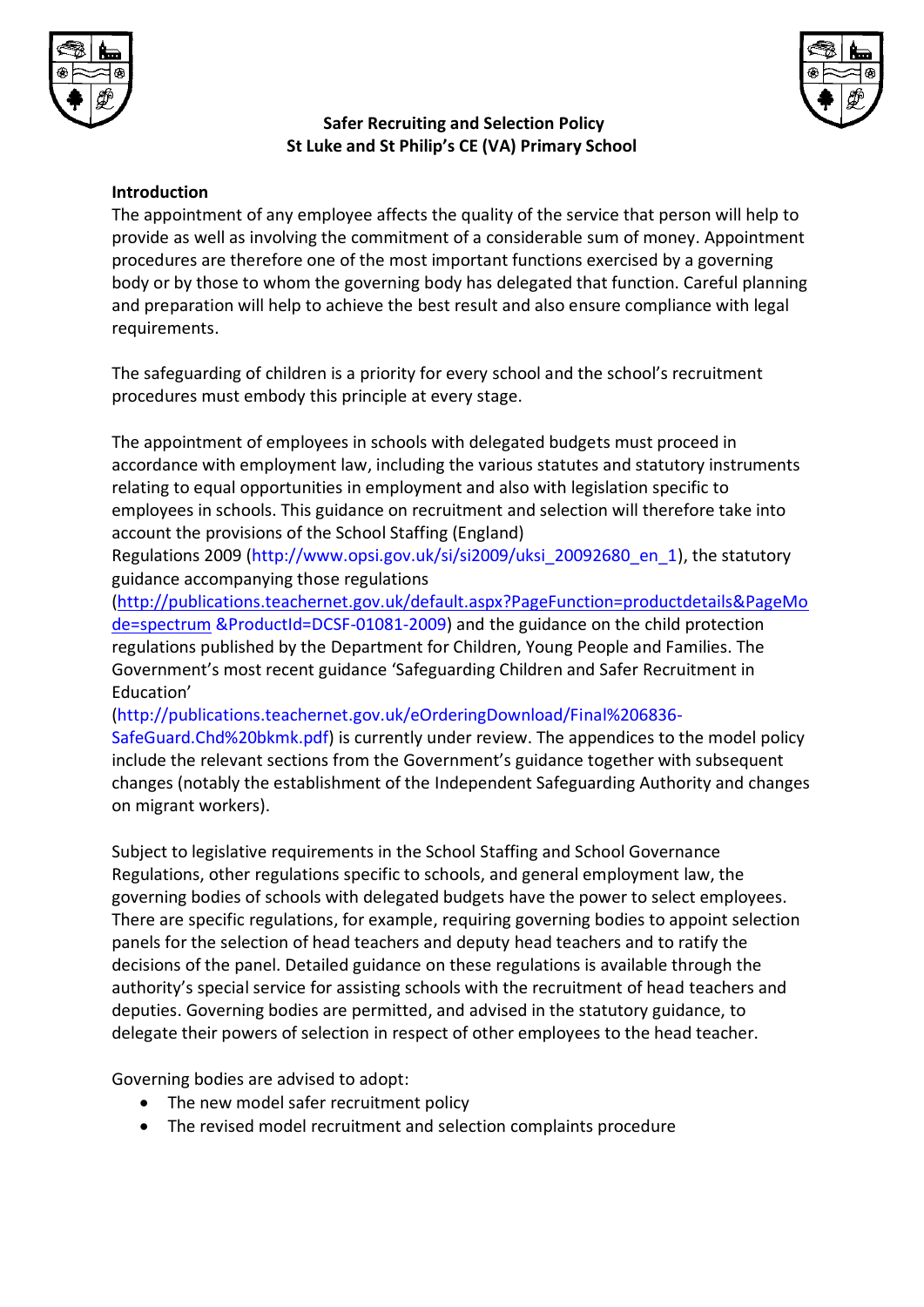The model safer recruitment policy is accompanied by thorough guidance on recruitment and selection, including detailed checklists and forms to help schools with the practical implementation of the policy.

Schools have a duty to produce plans for equality in respect of race, gender and disability. These should cover employment and include the monitoring of recruitment and selection. The Government has produced useful guidance for schools at http://www.teachernet.gov.uk/ doc/11059/Equality legislation guide for schools V2

## \_2\_\_1.pdf

The authority is the employer of staff in community, voluntary controlled, community special and maintained nursery schools and will issue contracts of employment on the instructions of the governing body or those to whom the governing body has delegated its selection powers, subject always to the requirements of the school staffing regulations in respect of qualifications, registration (with the General Teaching Council), health and physical capacity, future registration by the Independent Safeguarding Authority, checks by the Criminal Records Bureau, and right to work in the United Kingdom.

# **SAFER RECRUITMENT POLICY**

# **Introduction**

The Governing Body of St Luke and St Philip's CE Primary School has adopted this Safer Recruitment policy in accordance with the School Staffing (England) Regulations 2009 (http://www.opsi.gov.uk/si/si2009/uksi\_20092680\_en\_1), for the safe and legal employment of people to work in the school.

The Governing Body is committed to the welfare of children and young people in its care. It recognises that the legal requirements for recruiting and employing people to work in the school include provisions specifically to protect children from harm and that following these provisions is an essential part of its duty of care. It also recognises that the legal requirements for checking prospective employees' right to work in the United Kingdom protect those responsible for recruitment from fines for infringing the law.

The Governing Body has also adopted the model Child Protection Policy recommended by Blackburn with Darwen Council.

The Governing Body will ensure that all employees are made aware of this policy and the Child Protection Policy. It will publish them through its scheme of publication in accordance with the Freedom of Information Act.

### **Guidance on the law**

The Governing Body is committed to following the statutory guidance in 'Safeguarding Children and Safer Recruitment in Education'

(http://publications.teachernet.gov.uk/eOrderingDownload/Final%206836- SafeGuard.Chd%20bkmk.pdf).

The Head Teacher is required to ensure that checks on the right to work in the United Kingdom comply with the requirements of the Immigration, Asylum and Nationality Act 2006 (see details explained in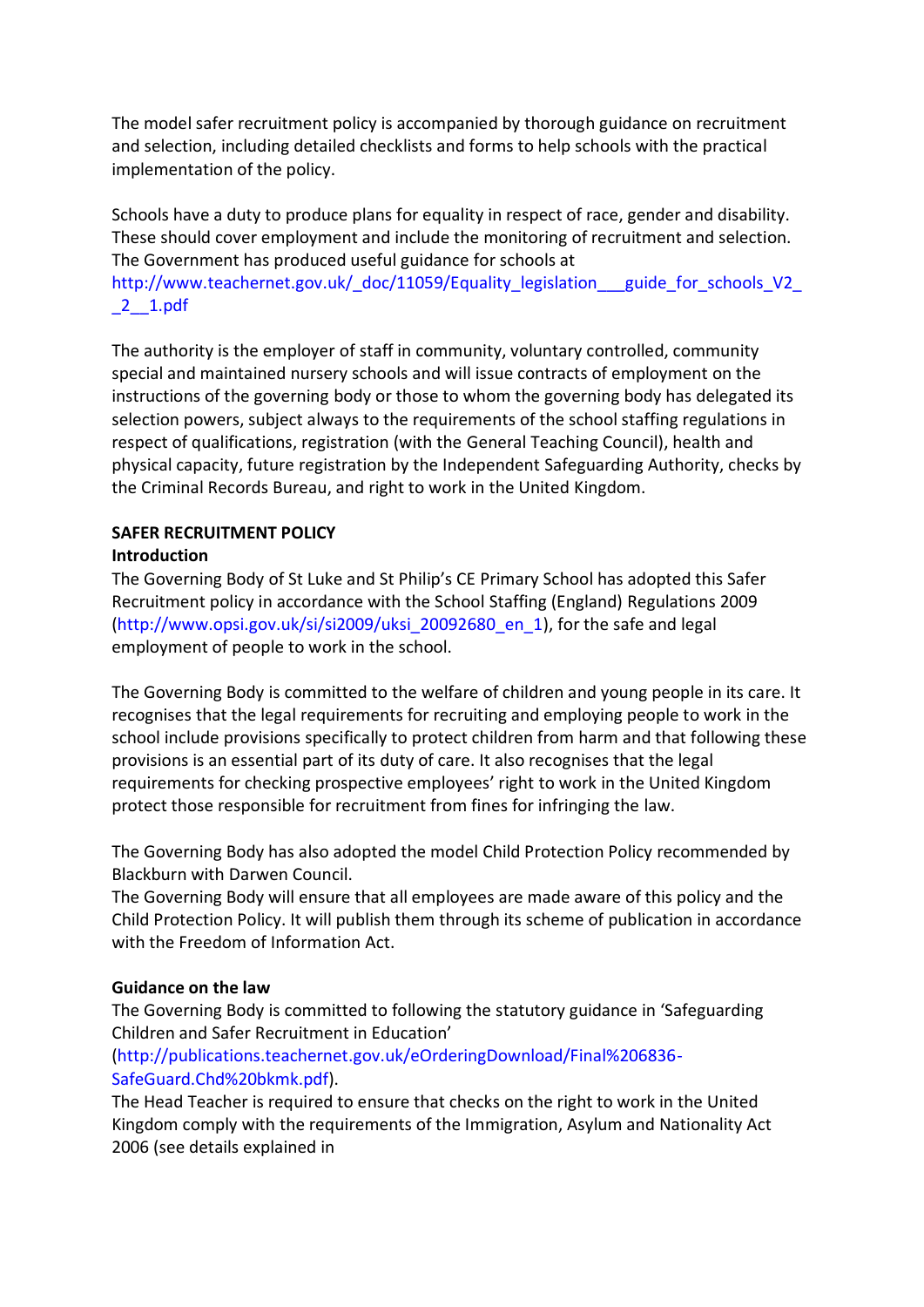http://ebriefing.bgfl.org/content/resources/resource.cfm?id=6136&key=&zz=20090428154 257572&zs =n#preventionofillegalworking )

The Governing Body is committed to its legal duties and responsibilities in respect of equality in employment (for guidance see

http://www.teachernet.gov.uk/ doc/11059/Equality legislation guide for schools V2 \_2\_\_1.pdf )

## **Checks and recording**

The Head Teacher is required to

- Ensure that all required pre-employment checks on new employees, including casual and short-term employees, are made and completed satisfactorily before a formal offer of employment is made in accordance with the School Staffing (England) Regulations and other legislative provisions and that these checks are recorded in the required register (known as the 'single central record')
- Ensure that the required register (known as the 'single central record') is kept of the checks already undertaken on existing employees as set out in the School Staffing Regulations.
- Ensure that the required written confirmation of all required checks is obtained from agencies supplying staff to the school, including organisations providing specialist coaches or instructors and centrally managed teaching services providing staff to the school, and recorded in the required register ('single central record'), also that the identity of each and every person supplied by an agency is checked by the school before the person starts work for the school, as set out in the School Staffing Regulations.
- Ensure that self-employed people engaged directly by the school are subject to the same checks as would be the case if they were employed by the school.
- Ensure that the checks involve copying (or electronic scanning) each specified document as required, signing and dating the copy and placing the copy in secure storage in accordance with Data Protection legislation.
- Arrange for all volunteers to undertake an identity check, and clearance from the Criminal Records Bureau and Independent Safeguarding Authority as specified by that Authority.
- The Governing Body will ensure that these requirements are applied to the selection of a head teacher or deputy head teacher.
- The Governing Body commits the school to working with the local authority to introduce enhanced checks with the Criminal Records Bureau for all employees not hitherto subject to such checks at present and to establish a programme for rechecking employees every three years. It notes that the authority intends to introduce a three year rolling programme in 2010, subject to identification of funding requirements and authorisation by the Director of Children's Services.
- The Governing Body will ensure that it works with the local authority and complies with the requirements of the Safeguarding Vulnerable Groups Act 2006 to refer prescribed information to the Independent Safeguarding Authority when required to do so.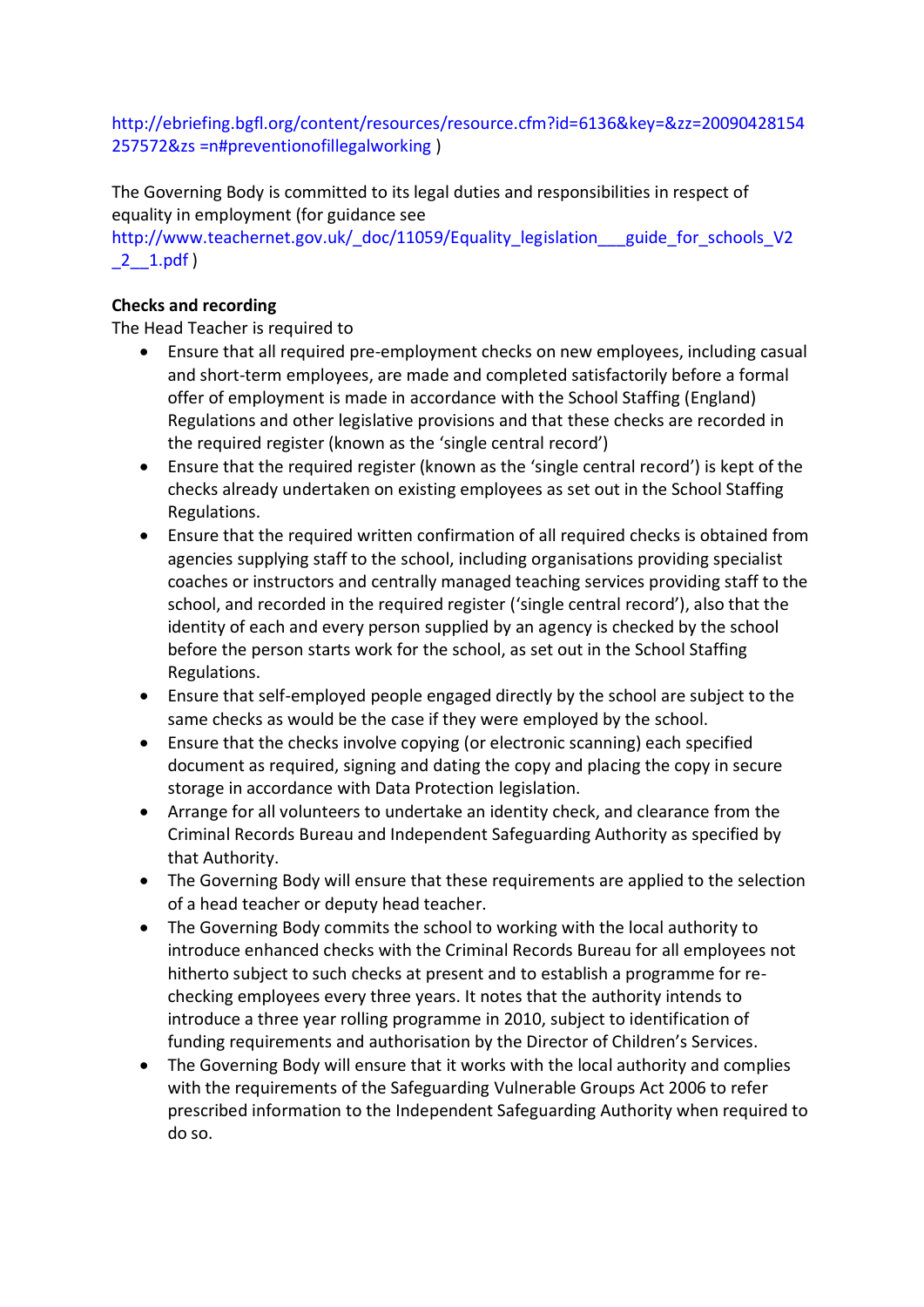### **Risk assessment – enhanced criminal record certificate**

The Governing Body permits the commencement of employment before an enhanced criminal record certificate has been obtained only in justifiable circumstances approved by the Head Teacher following a risk assessment and provided that an application for such a certificate has been submitted. In each case the Head Teacher is required by the Governing Body to record the risk assessment and the decision, monitor the situation every fourteen days (as required by the statutory guidance on safer recruitment) until the enhanced certificate from the Criminal Records Bureau is received and to be accountable for the decision to allow the employee to start work.

The Governing Body concurs with the Criminal Records Bureau in not supporting the re-use of a check obtained for a job in a different school or organisation ('portability'), even if the check was undertaken recently. It acknowledges that the Head Teacher may refer to the existence of a previous check pending an application for an enhanced criminal record certificate as part of the risk assessment in justifiable circumstances.

### **The Authority's Criminal Records Bureau Panel and positive disclosures**

The Governing Body requires the Head Teacher to make any reports requested by the authority in connection with a positive disclosure obtained through a check with the Criminal Records Bureau.

The Governing Body expects the Head Teacher to take advice from the Authority's Criminal Records Bureau Panel on a positive disclosure from the Criminal Records Bureau, or such other persons as the Local Authority may determine from time to time and from the Authority's Employee Relations Team as necessary and refer the matter to the relevant committee of the Governing Body if advised to do so.

#### **General recruitment procedures**

Where the Governing Body has delegated its power of recruitment and selection to the Head Teacher it requires the Head Teacher to ensure, as far as reasonably practicable, that

- every job description includes a statement that the employee is responsible for promoting and safeguarding the welfare of children for whom he or she is responsible or comes into contact.
- every person specification includes a clear statement about the requirements for any applicants to demonstrate their suitability to work with children and that this will include motivation, ability to maintain appropriate relationships with children, emotional resilience to challenging behaviour, and attitudes to the use of authority and maintenance of discipline.
- unless the Governing Body has adopted another application form complying with the statutory guidance, the school uses the current standard application forms prepared by the local authority or by the relevant church authorities.
- any gaps in education or employment, or discrepancies between information on the application form and references are investigated.
- at least two job-related written references, including one from the current employer or most recent employer (or training establishment in the case of a newly qualified teacher or school for a young person with no previous employment experience) or most recent employer in respect of employment with children, are always obtained **before** interviews take place and preferably before short-listing, that relevant questions are asked of the referee and employee in accordance with statutory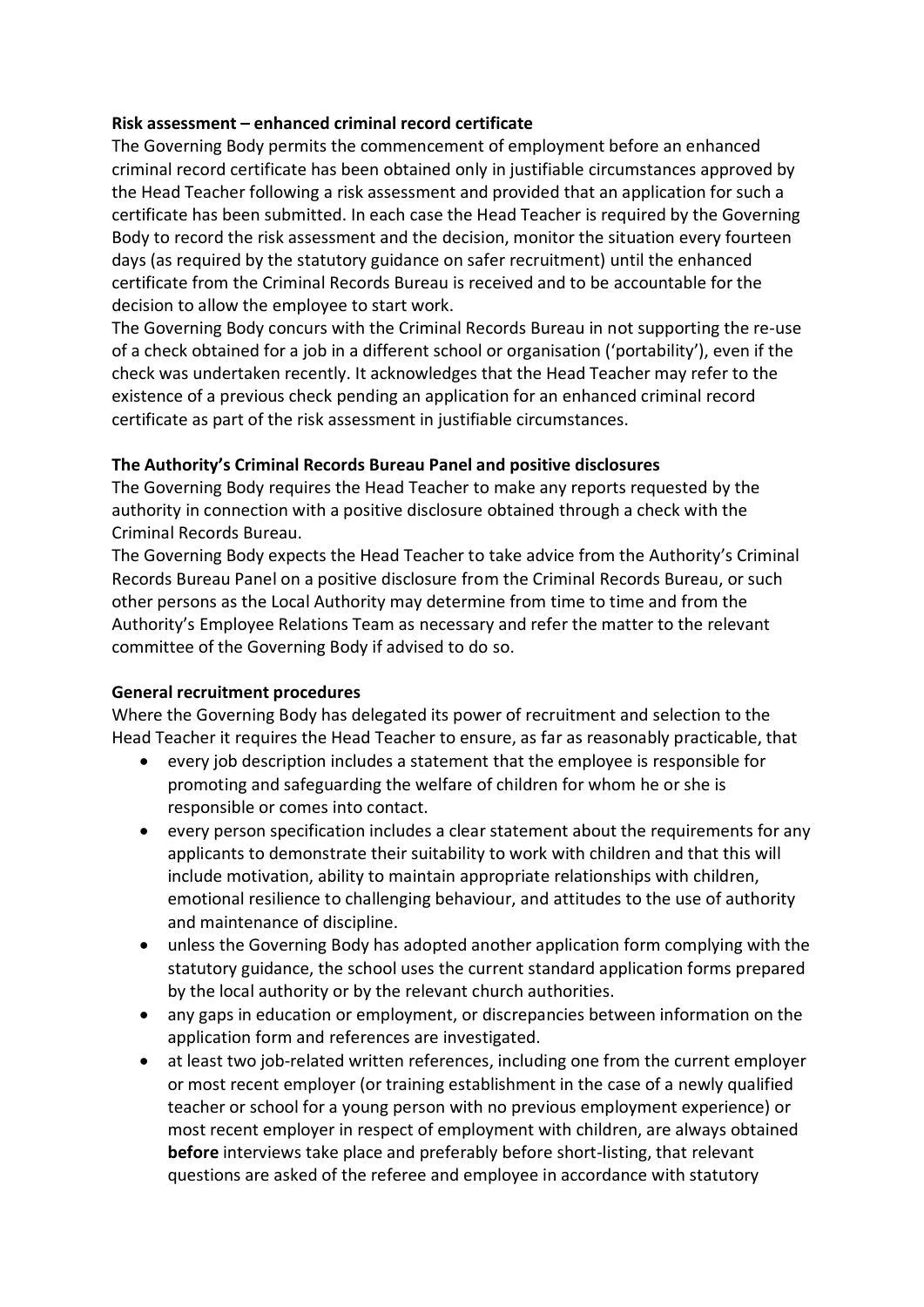guidance and any discrepancies are investigated (having regard to the statutory guidance that it is up to the person conducting the recruitment to decide whether to accede to a candidate's request his or her current employer only if he/she is the preferred candidate after the interview but that this is not recommended as good practice)

- a job is never offered subject to satisfactory references and that if written references are not available before an interview selection of a candidate is deferred, with the panel adjourning and reconvening when the written references are available
- all persons invited for interview are informed in writing of the required preemployment checks and asked to bring relevant documentation with them on the day of the interview.
- choose suitable people, all of whom have completed the required training in safer recruitment, to interview candidates with the head teacher or on the head teacher's behalf and that the interviews are supplemented by other tasks and assessment as appropriate.
- the recruitment and selection process is monitored in accordance with the Governing Body's policy on the various equality duties required of schools (http://www.teachernet.gov.uk/\_doc/11059/Equality\_legislation\_\_\_guide\_for\_scho ols\_V2\_\_2\_\_1.pdf).

The Governing Body will also require selection panels for head teachers and deputies and any interviewing panel including governors to follow these requirements.

### **Safer Recruitment Training**

The Governing Body will arrange as necessary for some or all governors to undertake the training in safer recruitment specified in the School Staffing Regulations. The Governing Body will follow the requirement in the School Staffing Regulations that at least one member of selection panels for head teachers and deputies and any other interviewing panel including governors has completed the required training in safer recruitment and that if selection has been delegated to the head teacher both the head teacher and any other employee assisting the head teacher with the interviews have completed the required training in safer recruitment.

#### **Induction**

The Head Teacher is required to arrange for at least one of the School's Designated Senior Persons to introduce himself or herself to each new employee during that employee's first week at work and for subsequent induction to include suitable training in child protection. 20. This is in addition to statutory induction for newly qualified teachers and probation for new support staff.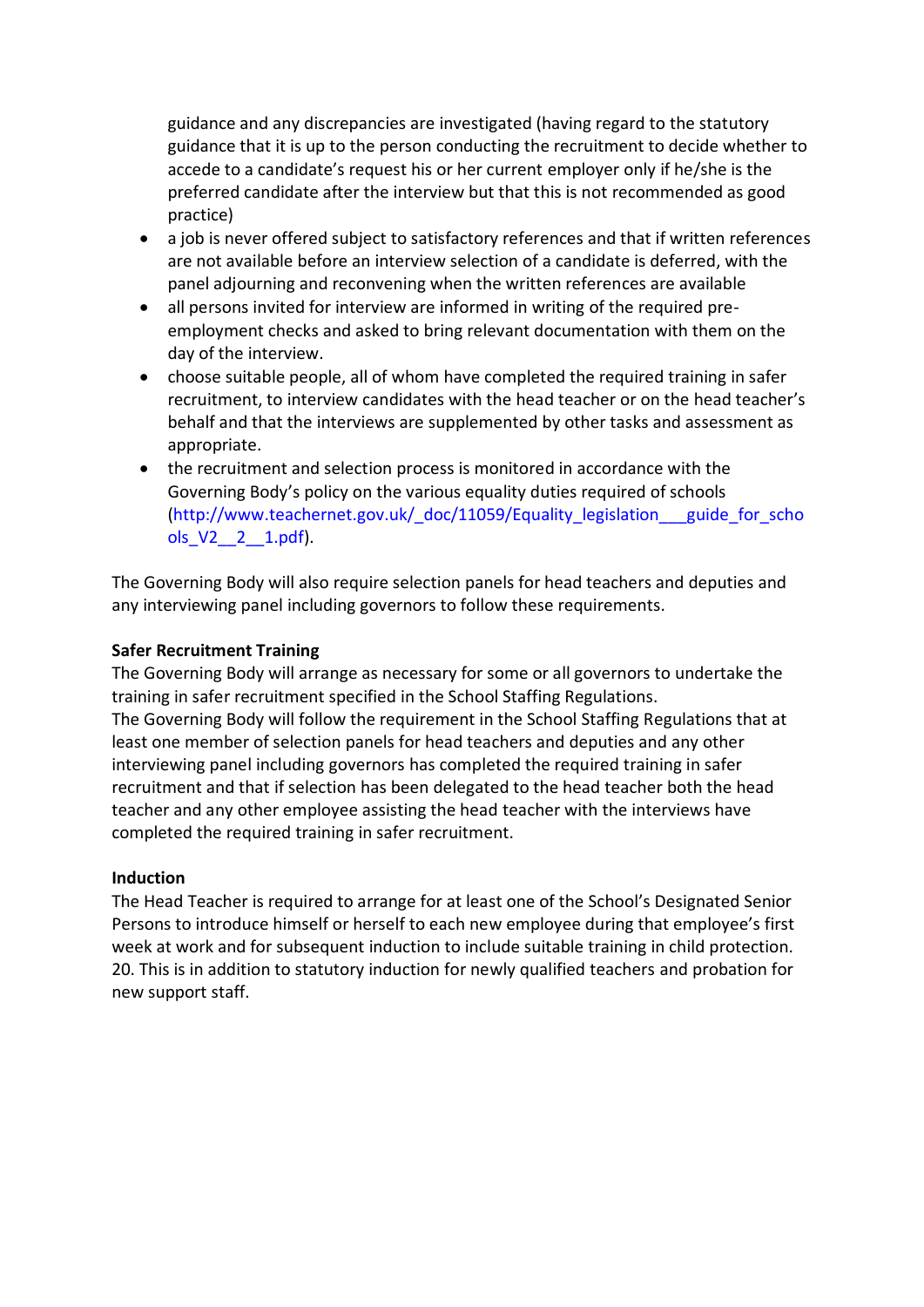# **RECRUITMENT AND SELECTION COMPLAINTS PROCEDURE FOR SCHOOLS**

# **Introduction**

As an equal opportunities employer the Governing Body of St Luke and St Philip's CE Primary School is committed to the elimination of unfair and unlawful discrimination in employment. It has adopted this procedure to support that commitment.

The procedure can be used by any internal or external applicant who feels that they have been unlawfully or unfairly discriminated against at any stage of the recruitment and selection procedure.

The Governing Body will ensure that all employees and potential employees are made aware of this procedure. It will publish the procedure through its scheme of publication in accordance with the Freedom of Information Act.

In line with the Council's Recruitment and Selection Code of Practice candidates should be given the opportunity to discuss the outcome of their application. Therefore, if on receipt of a complaint the person nominated by the Governing Body to deal with the complaint in accordance with this procedure feels that there is scope for informal discussion (and where this has not already taken place), he or she may offer informal discussion. Applicants may reject this offer without detriment.

Whether a person uses this procedure or not, she/he remains entitled to pursue an application to a Tribunal or Court of Law in respect of any statutory rights she/he may have under relevant legislation.

Complainants should note that if they wish to pursue an application to a Tribunal, they must do so within 3 months of the alleged event taking place.

A complainant may wish to seek advice or be accompanied by a representative of her/his choice. An existing employee of the school has the right to request to be accompanied by a trade union representative or another employee of the school.

All complaints will be treated in confidence. The making of a complaint will not affect an individual's future treatment in terms of recruitment, selection, promotion or services provided.

The Governing Body will make special arrangements where necessary for complainants with disabilities or special needs, such as difficulty with writing.

# **The Procedure**

The complaint, stating the grounds upon which it is made, must be submitted in writing to the clerk to the Governing Body within one calendar month of the event referred to taking place.

The Governing Body delegates the function of dealing with complaints to the chair of its staffing committee, or, if the chair has been involved in the process about which the complaint is made, to the Clerk to the Governors who will forward to the relevant Governor and, if the complaint goes to appeal under section 3 below, to the appeals committee. The delegation includes the power to "freeze" the recruitment process where appropriate and practicable (see below).

Within 7 working days of receiving a complaint, the governor to whom the function has been delegated should:

• acknowledge receipt of the complaint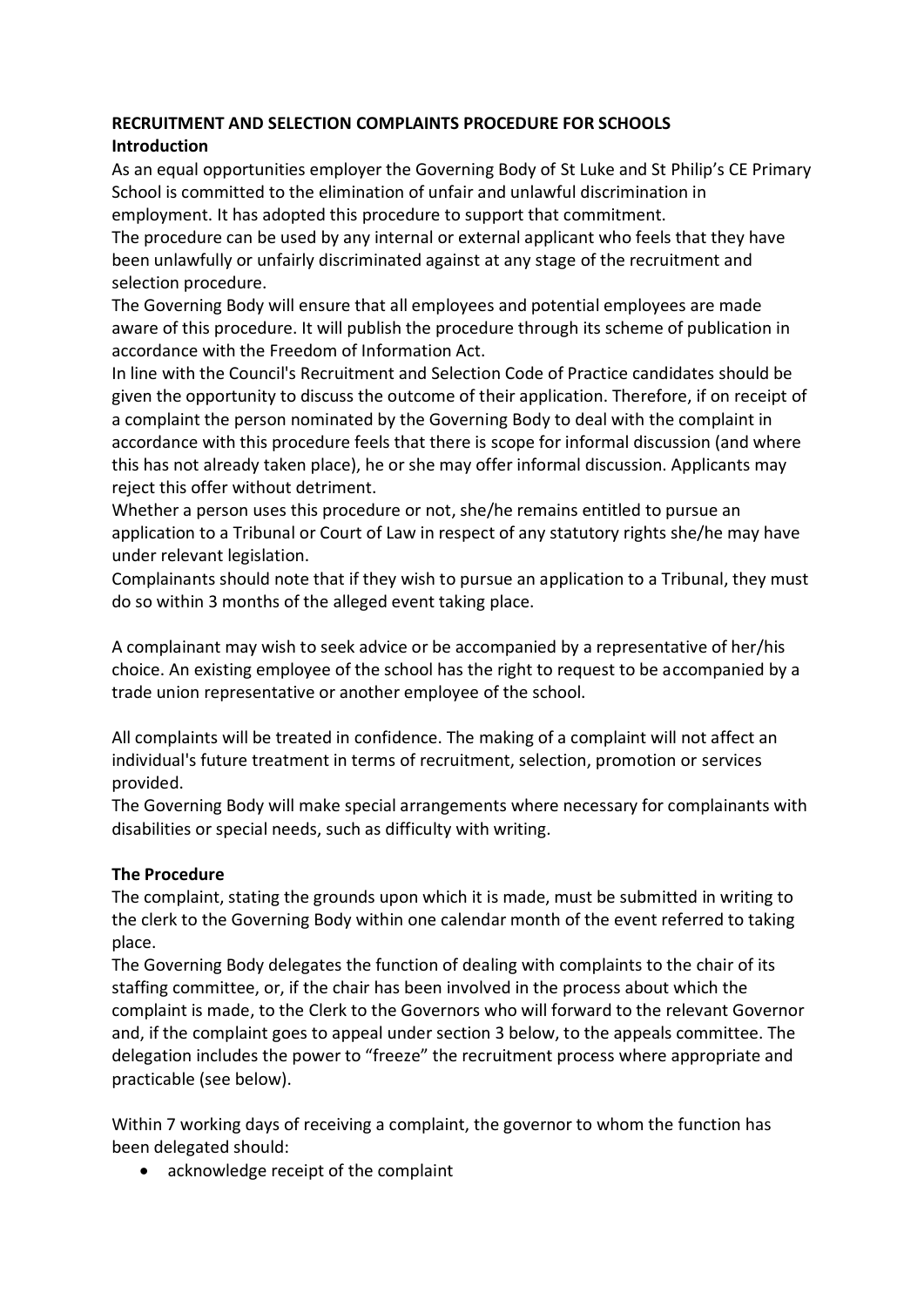- determine whether it is appropriate or practicable to "freeze" the appointment (see 5 below)
- commission an investigation from a suitable person not involved in the selection process for the appointment (taking advice from the HR if no suitable person is available within the school).

The investigator should follow relevant sections of the authority's guidance for schools on investigations (see appendix).

The investigator will be responsible for preparing a written report to the governor showing how the investigation was carried out, a summary of the evidence received and recommended action, including any available remedies (see section 4 below). This report will normally be presented within 10 to 20 working days of the investigation being commissioned.

On receipt of the report the governor will consider the evidence and decide on the appropriate action. If the complainant is an employee of the school the governor will follow section 3 of these procedures. Otherwise the governor, or the clerk to the governing body on behalf of the governor, will write to the complainant advising her/him of the outcome of the complaint.

# **Complaints from current employees**

This section of the procedure applies in the case of a complaint from a current employee of the school.

The governor will offer to meet the complainant, who has the statutory right to request to be accompanied by a trade union representative or fellow-employee. The governor will make all reasonable efforts to agree a date for the meeting with the employee, who should take all reasonable steps to attend. If the employee or the employee's companion cannot attend on a proposed date, the employee may suggest another date provided that the date is no more than five working days after the date originally proposed by the governor. This limit of five working days may be extended by mutual agreement.

At least five working days before the meeting the complainant shall be provided with a copy of the report of the investigator, subject to the provisions of the Data Protection Act, particularly as regard releasing information about third parties. The investigator and governor will be expected to take advice from the local authority on the provisions of the Data Protection Act in these cases.

The governor will arrange for a full record of the meeting to be kept.

Following the meeting the governor will consider what action to take in response to the report of the investigator and the comments made by the complainant during the meeting with the governor. If the complainant declines to attend a meeting the governor will make a decision on the basis of the report of the investigator. The governor, or the clerk to the governing body on behalf of the governor, will then write to the complainant to confirm the outcome of the complaint. The governor will also advise the complainant of the right of appeal.

The complainant has the right of appeal to the Governing Body's appeals committee. The complainant should be asked to notify the clerk to the governing body of his or her intention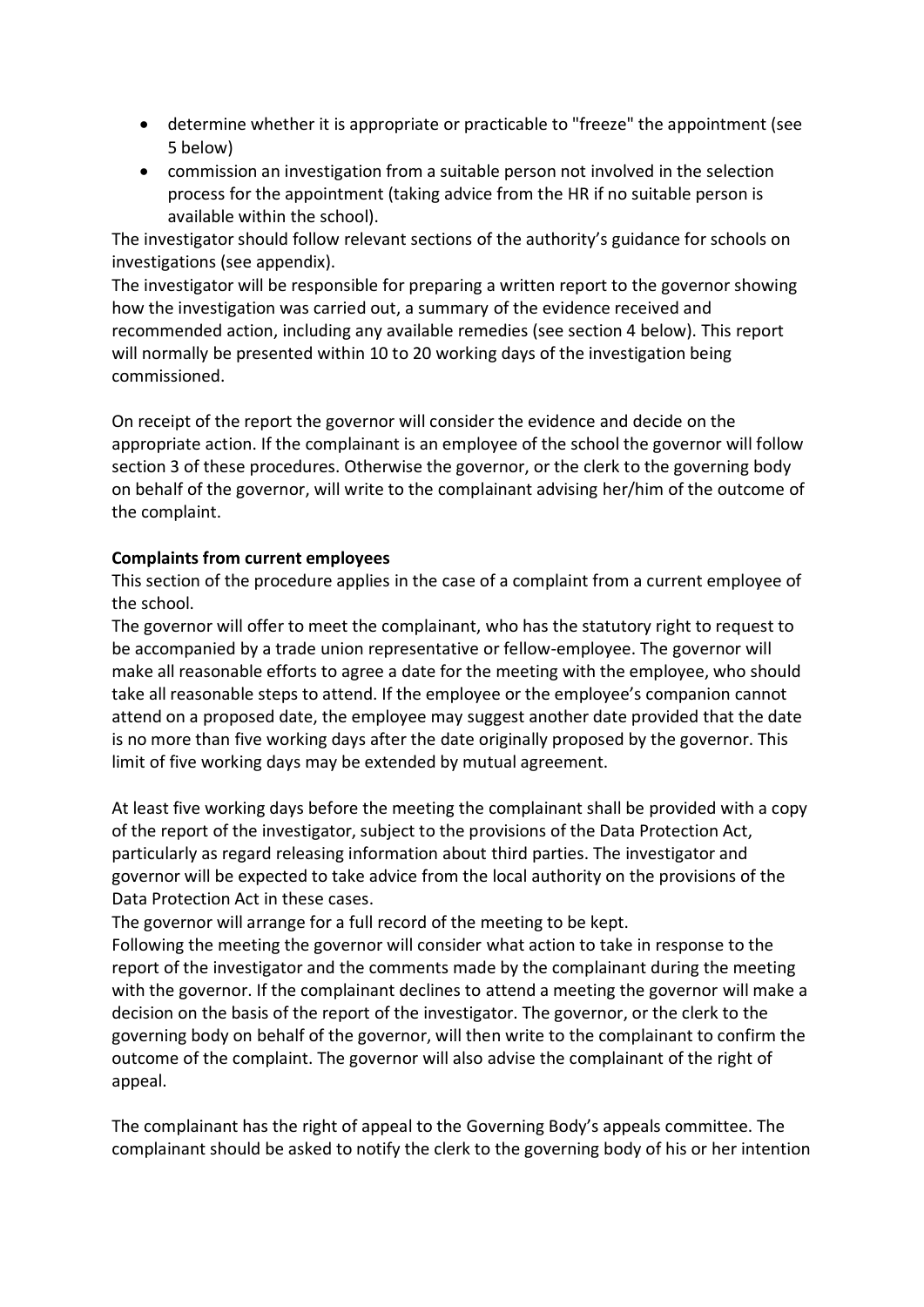to appeal within ten working days of receiving the letter confirming the outcome of the complaint.

The appeal hearing will be arranged and conducted in accordance with the relevant sections of the school's grievance procedure.

# **Remedies available when complaints are upheld**

4.1 If a complaint is upheld at any stage of the procedure the prime object of the governor dealing with the complaint or the appeals committee (as the case may be) of the Governing Body will be to offer a remedy which best restores that person's position within the recruitment and selection procedure subject to their powers of delegated management. It is not within the remit of the governing body to compensate any person with monetary award.

# **Use of the "freeze"**

Where appropriate and practicable a 'freeze' should be imposed on the recruitment and selection procedure whilst investigations are carried out. The decision to impose such a 'freeze' will normally only occur at an early stage in the recruitment and selection procedure. The governor dealing with the complaint should therefore consider:- (a) the apparent seriousness of the allegation and the evidence which suggests its substantiation;

(b) whether a 'freeze' is practicable, having regard to action taken to fill the vacancy before the complaint was received;

(c) the consequences to the operation of the school of the 'freezing' of the vacancy; Advice on imposing a 'freeze' may be obtained from HR.

5.2 If a 'freeze' is imposed the governor dealing with the complaint will have discretion to determine the duration, subject to the extent of the investigation.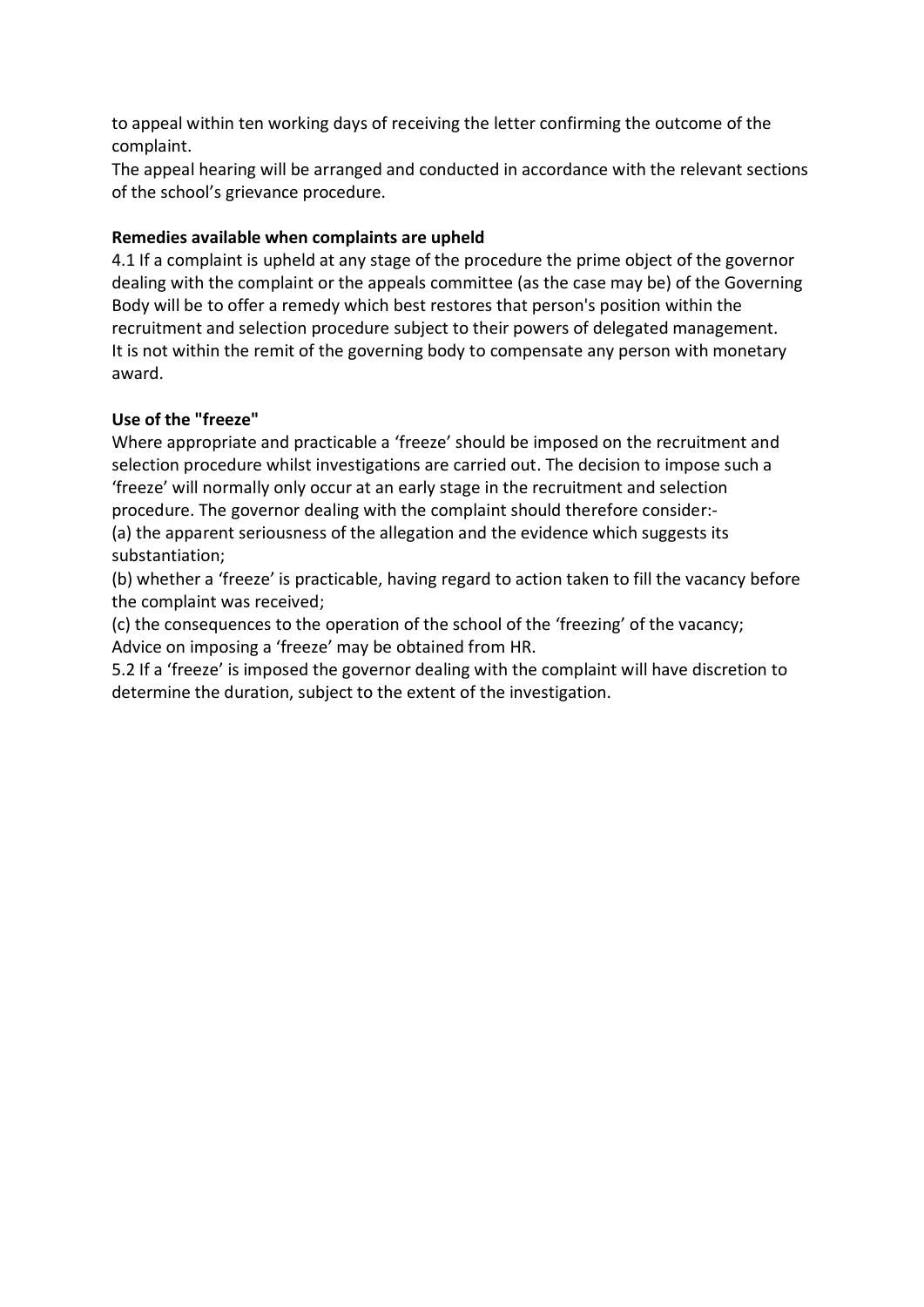#### **APPENDIX**

#### **GUIDANCE FOR INVESTIGATIONS IN SCHOOLS**

This guidance is based on the Council's guidelines for investigations, with suitable amendments to take account of the governance of schools. In particular it is acknowledged that most schools do not have senior managers with special training in investigation skills and that many schools do not even have enough managers with the seniority and experience required who have not been involved in the alleged misconduct as witnesses or otherwise. This guidance therefore recognises that the functions of 'commissioning officer' and investigator may be undertaken by the same person, and that training, whilst desirable, is not obligatory. Head teachers and other members of the leadership team will have had the opportunity of training in aspects of management involving relevant skills, such as careful questioning. This guidance itself provides some training and should enable a senior manager in a school to conduct a satisfactory, thorough investigation acceptable to all participants and capable of withstanding the rigorous scrutiny of an employment tribunal.

A complaint about recruitment and selection procedures may contain an allegation of unfair and illegal discrimination and therefore the investigation must be conducted having regard to this possibility.

#### **INVESTIGATION**

The governing body states in its policy that it requires an immediate, short, preliminary investigation of all allegations of misconduct, in order to establish that there are reasonable grounds for a full investigation. This guidance is concerned chiefly with a full investigation of a complex case.

The nature of the alleged misconduct will affect the type of investigation undertaken. Some incidents may be so straightforward and so obvious that, even though they are deemed gross misconduct, a short investigation will suffice. Others may not be counted as gross misconduct but involve perceptions and misunderstandings capable of different interpretations, even if there have been witnesses, and in such cases the investigation may take longer and involve more detailed enquiries.

Investigations should be completed between ten and twenty working days unless there are exceptional circumstances.

#### **Role of the commissioning officer**

When a complaint is received or an incident takes place which requires a full and detailed investigation an appropriate senior manager in the school, usually the head teacher, will undertake the function of a 'commissioning officer'. The commissioning officer will be accountable for commissioning the investigation, receiving the report which should include a summary, conclusions and agreed recommendations, and making arrangements for appropriate subsequent action. In schools where insufficient senior managers are available to separate the roles of commissioning officer and investigator both roles may be performed by the same person.

The commissioning officer will act on behalf of the governing body and in cases where the conduct of an employee is being investigated will be at an equivalent or higher grade than that employee. The commissioning officer will normally be the head teacher, but in cases in which the head teacher has been involved, for example because he or she is the person against whom the allegations have been made or because he or she has been the person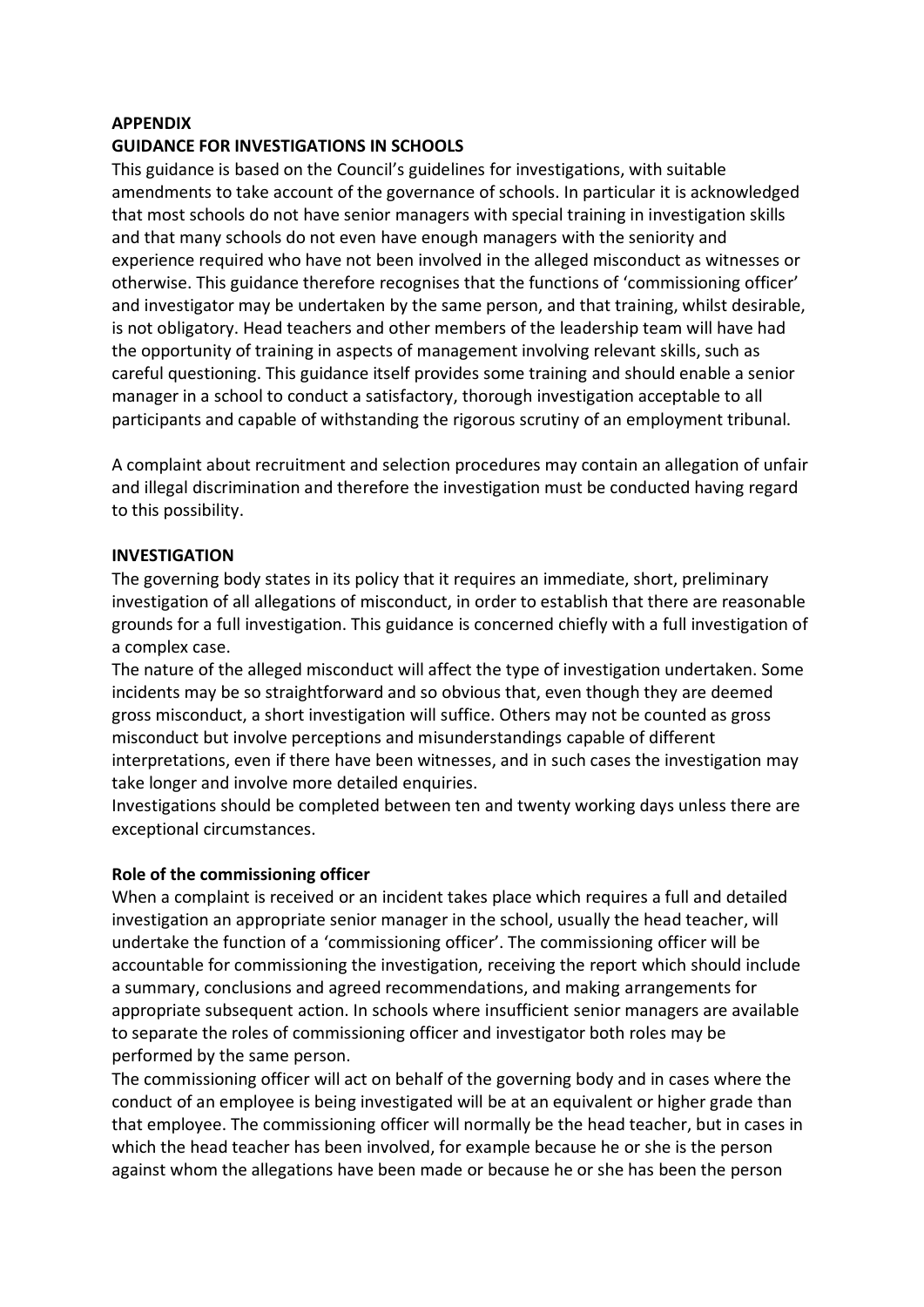against whom the alleged misconduct has been perpetrated, another person should take the lead. When the head teacher's conduct is to be investigated, the procedure provides for the chair of governors to ask the appropriate HR manager to make the necessary arrangements. When the head teacher has been otherwise involved he or she should ask another member of the senior management team to act. If such a person is not available, the head teacher may approach the HR Manager for advice and assistance.

# **Key activities undertaken by the commissioning officer**

- To identify a suitable investigator (see comments above about the practicality of separating the roles of investigator and commissioning officer).
- Consideration needs to be given to the suitability of the investigator, including ability, availability, impartiality, training/experience and also to ensure that there are no conflicts of interest, real or apparent. Preferably, investigators should have undertaken appropriate training.
- The investigation may be undertaken by the line manager or by a person from outside the school.
- To give a thorough brief (known as the terms of reference) to the investigator.
- To assist the investigator with access to key documents pertinent to the case.
- To identify, where necessary, a key person within the school as a link for the investigator.
- To monitor progress of the investigation and ensure timescales are met.
- To receive the investigation report and, where appropriate, to decide whether the case should be referred to the head teacher or the governing body's disciplinary committee and, if so, to present that case in accordance with the disciplinary procedure.

# **Terms of reference**

The terms of reference should include:

- The nature of the allegation/complaint, including details of any specific incidents.
- Any relevant background information.
- The remit of the investigation (the aspects that need to be investigated and any that should be disregarded for the purposes of the investigation).
- A list of people to be interviewed initially. If there are witnesses to the allegations they should be interviewed by the investigator and will be expected to provide a signed and dated statement, except for pupils, who should be interviewed in accordance with the guidance for schools associated with the authority's Child Protection Procedures. The investigator may decide during the course of the investigation to interview more people. An employee making an allegation of harassment or with some other grievance will be encouraged to name witnesses for interview and the investigator must make every effort to ensure such interviews take place.
- Any relevant documents known at this stage that should be considered.
- Time limits for the investigation and writing of a report, including interim review dates to ensure that the terms of reference remain relevant as the investigation progresses.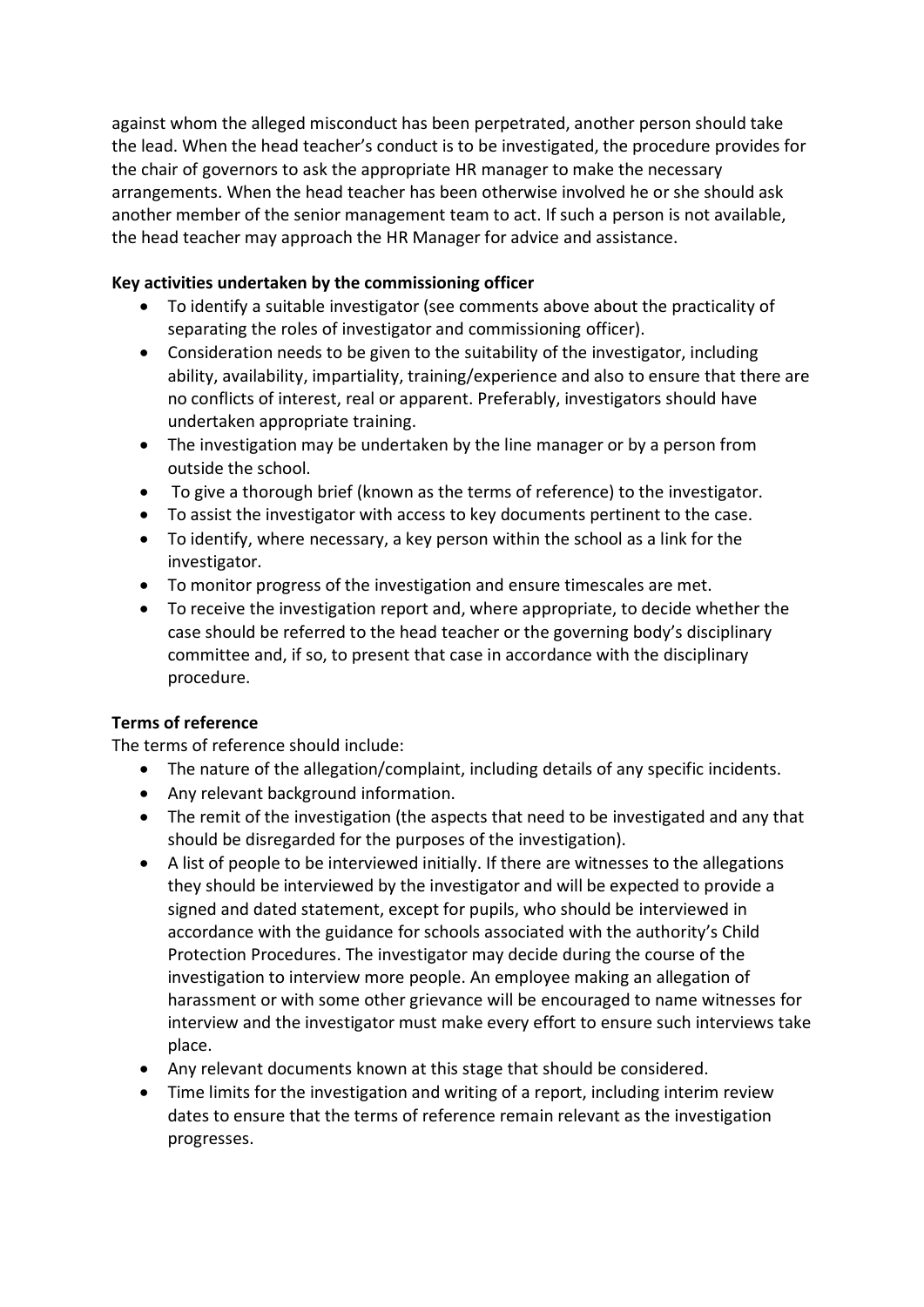### **Responsibilities of the commissioning officer on completion of an investigation**

Once an investigation is complete, the commissioning officer will meet with the investigator The commissioning officer will determine whether he or she is satisfied with the substance of the report, that there is a direct correlation between the report and the conclusions/recommendations and that there is no bias. Where the roles of commissioning officer and investigator are combined, the person undertaking the investigation should consider his or her own report critically before proceeding further, taking advice from the Employee Relations Team if he or she feels that questions might be raised over the findings.

If the commissioning officer is not satisfied with the substance of the report (for example, there are questions over the findings) or if there are any issues requiring clarification, he or she will discuss these directly with the investigator.

Changes can be made to the report and recommendations as appropriate and agreed by the commissioning office. The commissioning officer will then take ownership of the report and is accountable for agreeing an action plan to implement the recommendations. When the commissioning officer is acting on behalf of the chair of governors, the commissioning officer will make recommendations to the chair of governors, who will be responsible for agreeing an action plan.

In cases of grievance or harassment the commissioning officer is responsible for arranging to meet with the complainant to discuss the result of the investigation and any proposed actions. The commissioning officer may determine that disciplinary action is appropriate and, if so, should present the case in accordance with the disciplinary procedure.

# **CONDUCTING AN INVESTIGATION**

#### **Purpose**

An investigation is a structured, impartial process of evidence gathering in response to a specific allegation(s) regarding personal conduct. It should be carried out with terms of reference as described above.

### **Good practice**

All investigations should:

- Have timescales set in advance by the commissioning officer (as a target completion date rather than a rigid standard).
- Be conducted as soon as possible after the date in question
- Be conducted by someone with the necessary knowledge to understand the situation and implications and who also has the necessary degree of impartiality.
- Have a balanced approach and be conducted in a spirit of openness and fair play which avoids any bias.
- Be conducted using techniques which are sensitive to the individual situation and employees involved.
- Be undertaken in a logical and rigorous manner.
- Seek to explore rather than pre-judge.
- Seek to elicit facts (find out what actually happened rather than arouse emotional reactions on what it is thought happened).
- Be initiated and concluded in a timely manner, but not so as to compromise quality.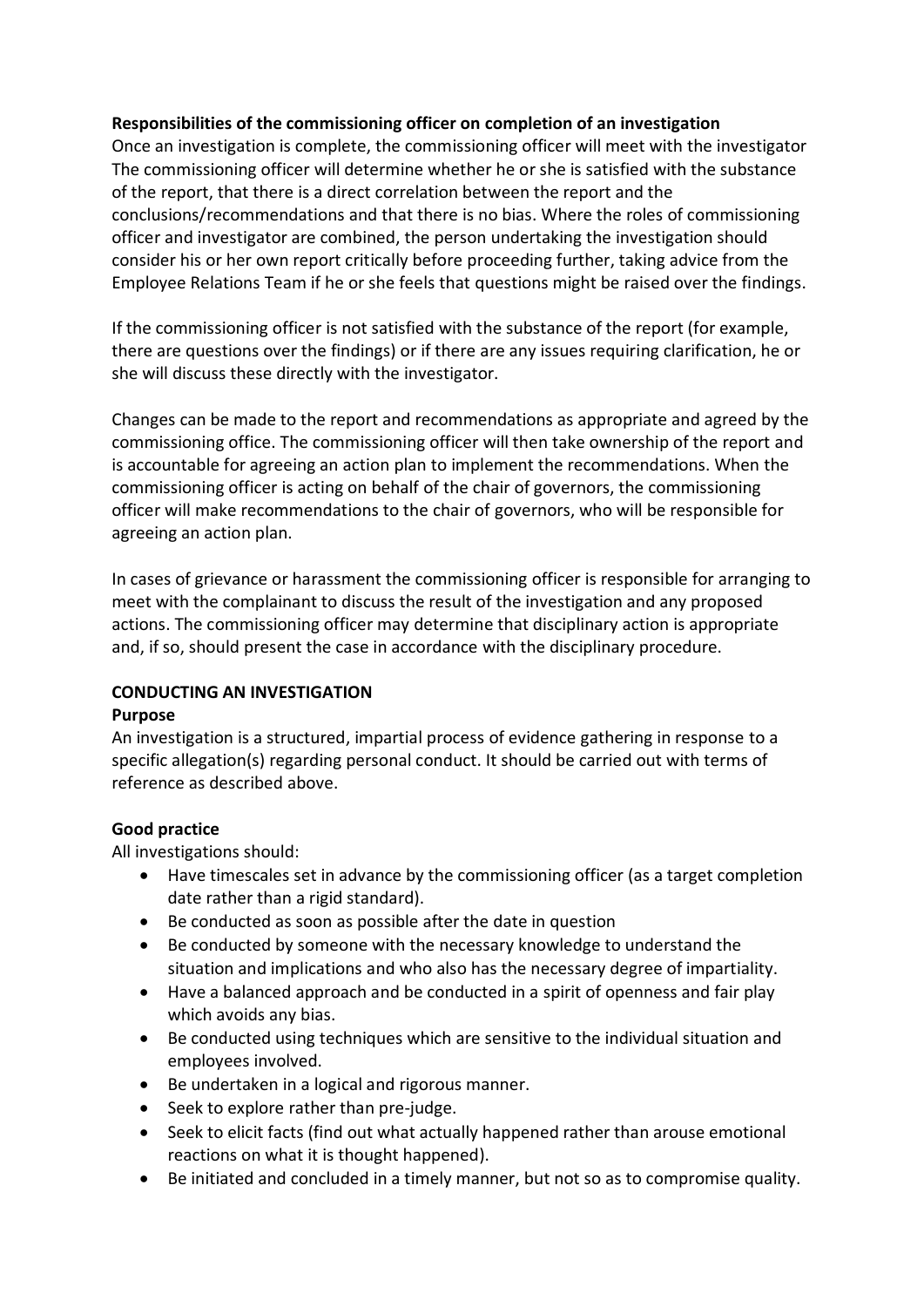- Be based on a process which is respectful to everybody involved (the complainant, witnesses or individual who is implicated).
- Be seen as a learning process where appropriate feedback is given and harnessed for the good of the service.

### **Role of the investigator**

- Where possible to have received prior training in investigation skills and techniques
- To plan the investigation required in order to establish the facts of the case.
- To identify and gather relevant documents which provide facts concerning the alleged incident.
- To ensure relevant statements are taken which provide facts concerning the alleged incident.
- To produce and present to the commissioning officer a full report of the investigation, the facts established and make recommendations for remedy as appropriate.

### **Key considerations**

- Be aware of your own potential biases and assumptions and avoid any preconceived ideas.
- Develop an understanding and/or acceptance that different perspectives exist in the same situation.
- Have an understanding of equality legislation.
- Understand any policy of the school, such as the anti-harassment policy, under which the investigation is being conducted.

### **Process**

Ensure you have terms of reference from the commissioning officer. Produce a plan, considering the following:-

- Are the terms of reference clear?
- Are you clear about the expectations of the complainant?
- Are there any policy implications?
- What are the potential equality issues/dynamics?
- Who needs to be interviewed, in what order and where?
- Who will confirm the interview arrangements (including advising interviewees who are employees of the school of their right to request to be accompanied by a chosen representative who is either a trade union official or another employee of the school)?
- Who will ask questions and who will take notes?
- What questions should you ask and not ask?
- What other information will be helpful?
- What is the expected timescale?

### Conduct structured interviews and gather evidence (see Annex A)

Statements from witnesses

The investigator will consider whether it is appropriate to produce statements by recording questions and answers. In doing this you will need to have regard for confidentiality and the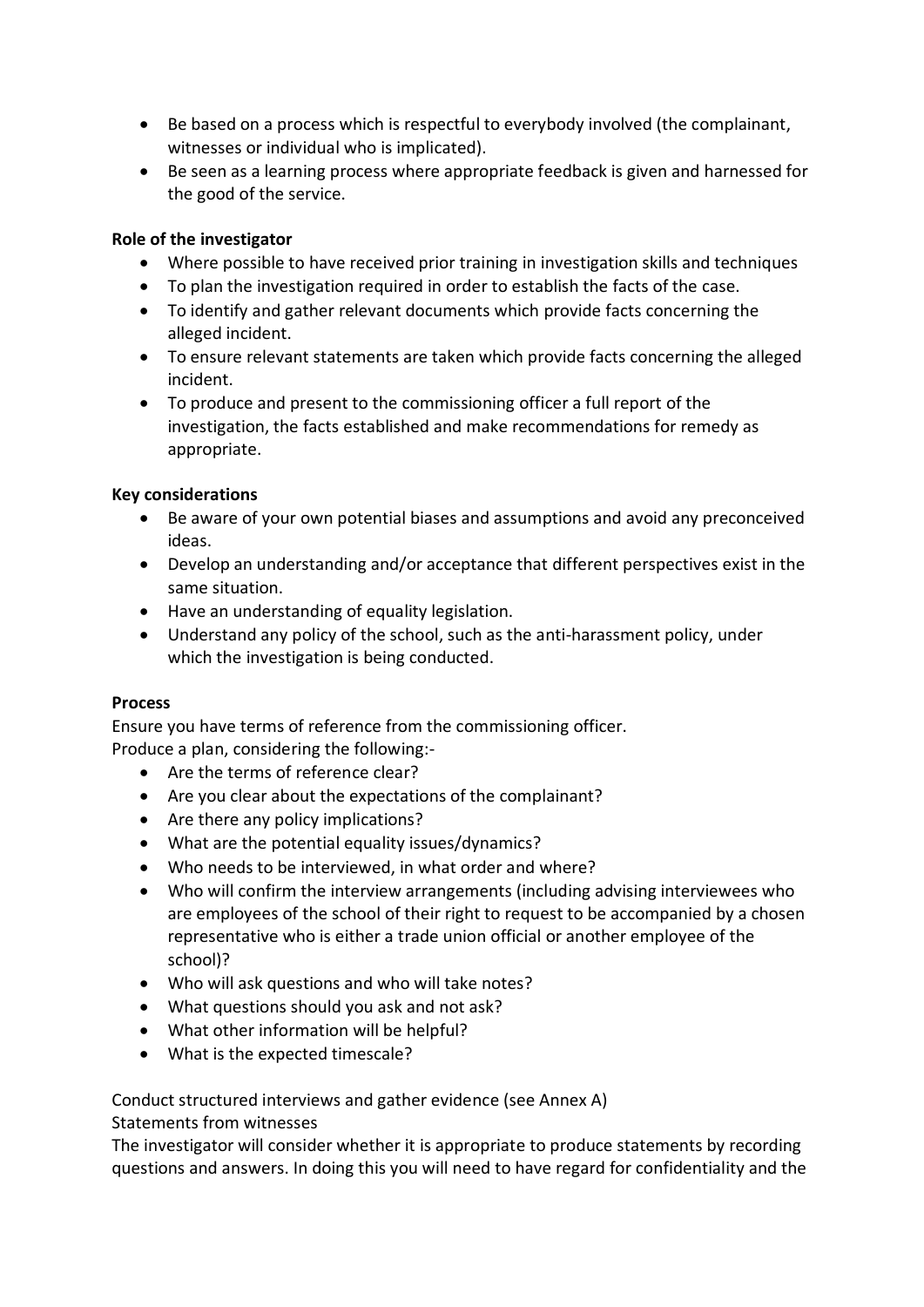difficulty that may be created if these are made available to all parties. If statements are taken they must be checked, agreed and signed. Annex A gives a suggested format allowing the interviewee to confirm that the account is accurate, make amendments or attach additional comments. If the interviewee makes changes or comments which you do not recall, a record should be made to that effect on the statement.

Review your plan and revise as required in the light of emerging evidence and practical considerations.

Collate and analyse the evidence

- Consider all the facts and evidence presented to you and analyse what can clearly be demonstrated as being factually correct.
- Make judgements on the 'balance of probability', i.e. given what you have found, how likely is it that the action(s) in question have occurred? You do not need to establish the case 'beyond reasonable doubt'.

# Writing the report

A suggested format for reports on investigations is given as Annex C. Although each report is unique, there are some common rules to follow:

 Always include background information on the service within which the incident allegedly took place.

The report may be used eventually in an internal appeal process or by an Employment Tribunal, so it is useful to set matters in context.

- Keep it simple, well structured and rigorously written. Make clear which facts are incontrovertible, i.e. what happened, who was involved, when it happened and where, why and how. Draw attention to any differences in the accounts given of the same event.
- Number documents and statements gathered and for ease of reference use those numbers when referring to them.
- Consider the use of tables to compare the response of witnesses to standard questions. This makes it easy to absorb evidence and form a reasonable belief regarding the weight of evidence or balance of probability of what actually occurred.
- Careful proof reading is needed. Avoidable typing errors, spelling mistakes etc. will reflect badly on the rigour with which the investigation was conducted.
- Special consideration must be given when an employee requests access to the report and the report contains information about a third party. There could be a breach of the Data Protection Act 1998 if information is released about a third party. Simply removing the third party's name from the report may be all that is required, but this is not always the case. A balance must be struck between the right of the individual to access and the right of the third party to privacy. **With this in mind it is helpful to write the report in a way that enables it to be issued to all parties**.

Advice on confidentiality may be obtained by contacting the Employee Relations Team.

 If statements have been taken there is no requirement to send them out with the report. However, they will still need to be typed, verified and signed so that they are available if there is a request to see or use them at a later date.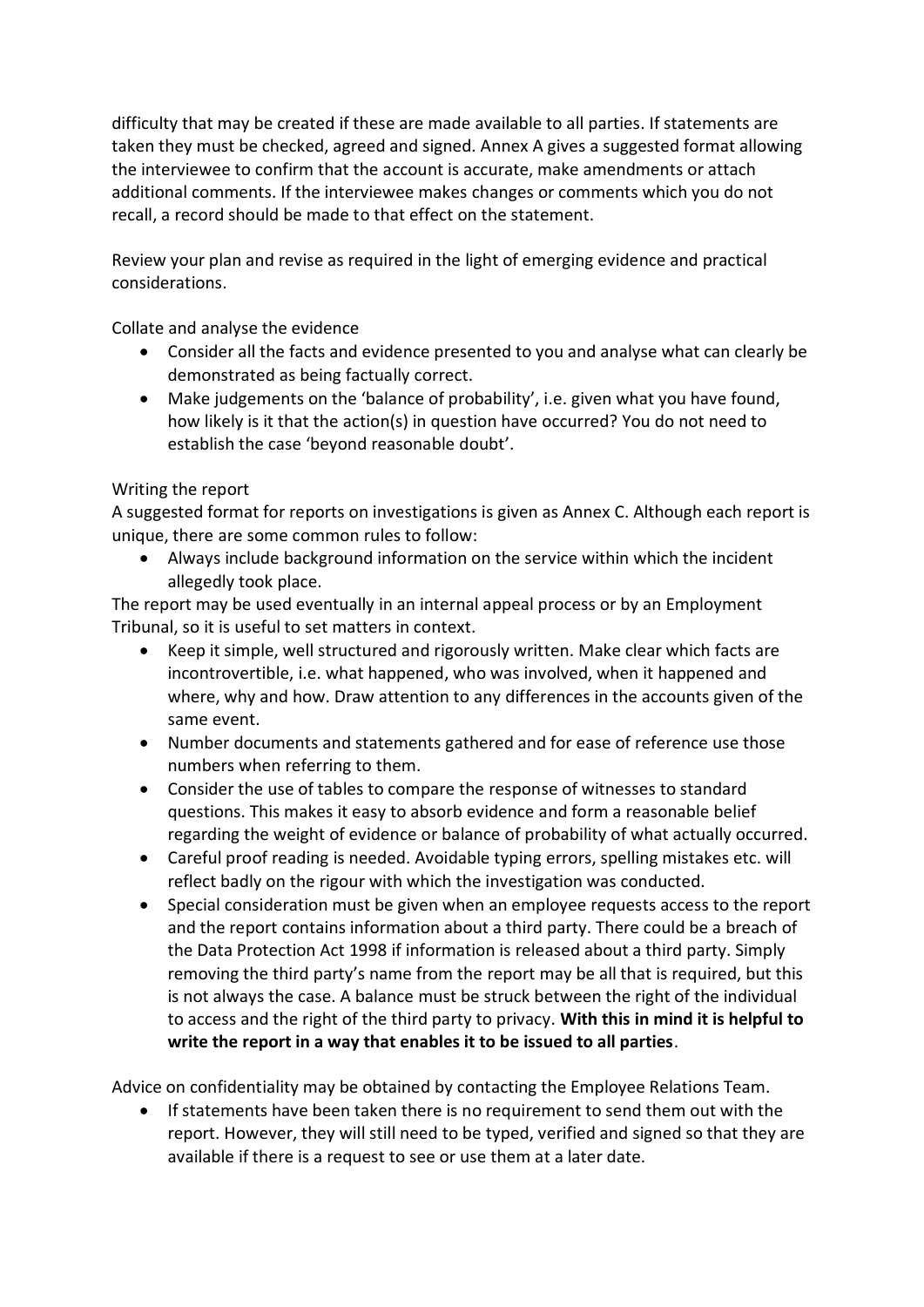### **PUBLISHING THE REPORT**

- Once completed, the report should be presented to the commissioning officer for consideration and action as appropriate.
- Ensure the report is marked 'Private and Confidential' to ensure that only the commissioning officer has access to it in the first instance.
- The commissioning officer will decide whether to support the findings or whether there are further issues to be explored or clarified by the investigator and will meet with the investigator to discuss the report. Changes can be made to the report and recommendations in agreement with the commissioning officer.
- The commissioning officer will then take ownership of the report and ensure that the recommendations in it are carried out.
- The commissioning officer will also be responsible for telling the complainant that the investigation has been completed and what is to happen.
- All sensitive information should be treated confidentially and meet the requirements of the Data Protection Act 1998. If there is to be a disciplinary case the report will not be released to the complainant, because of the confidentiality of disciplinary proceedings.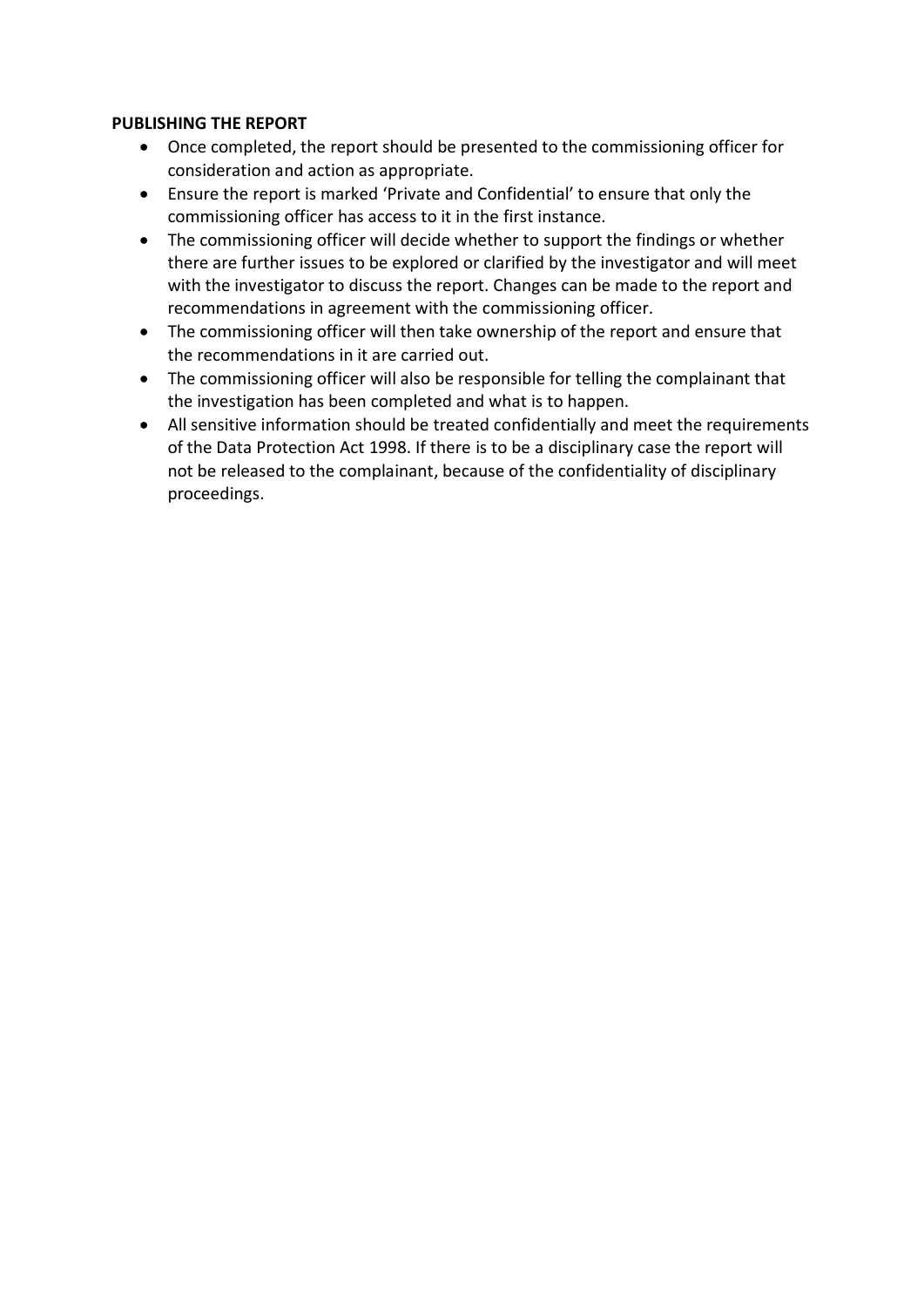# **ANNEX A – INTERVIEW STRUCTURE**

Ensure interviews are held in a suitable place, where you will not be interrupted. **Introduction** 

- Introduce yourself and outline your role in the investigation.
- Confirm details of the interviewee (name, job title, length of time with the school).
- Note the date and time of the interview.
- If the interviewee is an employee of the school confirm the name of the interviewee's representative (if the interviewee does not have a representative, confirm that he or she is aware of the right which he or she has as an employee to request to be accompanied and give him or her the choice of deferring the interview to another day and obtaining representation in the meantime).
- Describe the terms of reference for the investigation.
- If a record of the interview is to be made, tell the interviewee and explain that a copy of the record will be sent to him or her for verification.
- Ask if the interviewee has any questions before the interview starts.

Conducting the interview

- It is vital that any investigation is dealt with sympathetically with due regard to the feelings and emotions of everybody concerned (including the alleged perpetrator).
- In cases of grievance or harassment, the complainant should be interviewed first with the aim of obtaining as much detail about the complaint as possible.
- Ensure that all persons attending interviews have been notified and informed of their rights to be accompanied by a representative.
- Interview all relevant persons using open (descriptive), closed, hypothetical and probing questions as appropriate.
- Do not lead interviewees or put words into their mouth.
- If the witness has already submitted a written statement at an earlier stage in the process ask that witness to confirm the accuracy of that statement and record any amendment or addition he or she may wish to make.
- Attempt to note accurately what is said and probe for clarification.
- Summarise information at intervals to check understanding and manage the conversation.
- Repeat what is said when necessary to ensure that there is no misinterpretation.
- As for demonstrations and diagrams if they can help you get a full picture.
- Pay attention to detail.
- When the alleged misconduct concerns something said or the complaint is one of verbal harassment, ask the interviewee to say or write the exact words spoken.
- Should any of the interviewees become distressed or aggressive suspend the interview for a short period or terminate it. In the case of termination consider how and when a fresh interview might be undertaken.
- In the case of a grievance or harassment, ask the complainant what kind of response he or she is seeking, without making any commitments.
- At the end of the interview ask if there is anything in relation to the investigation which the interviewee wishes to mention but which has not arisen during the interview.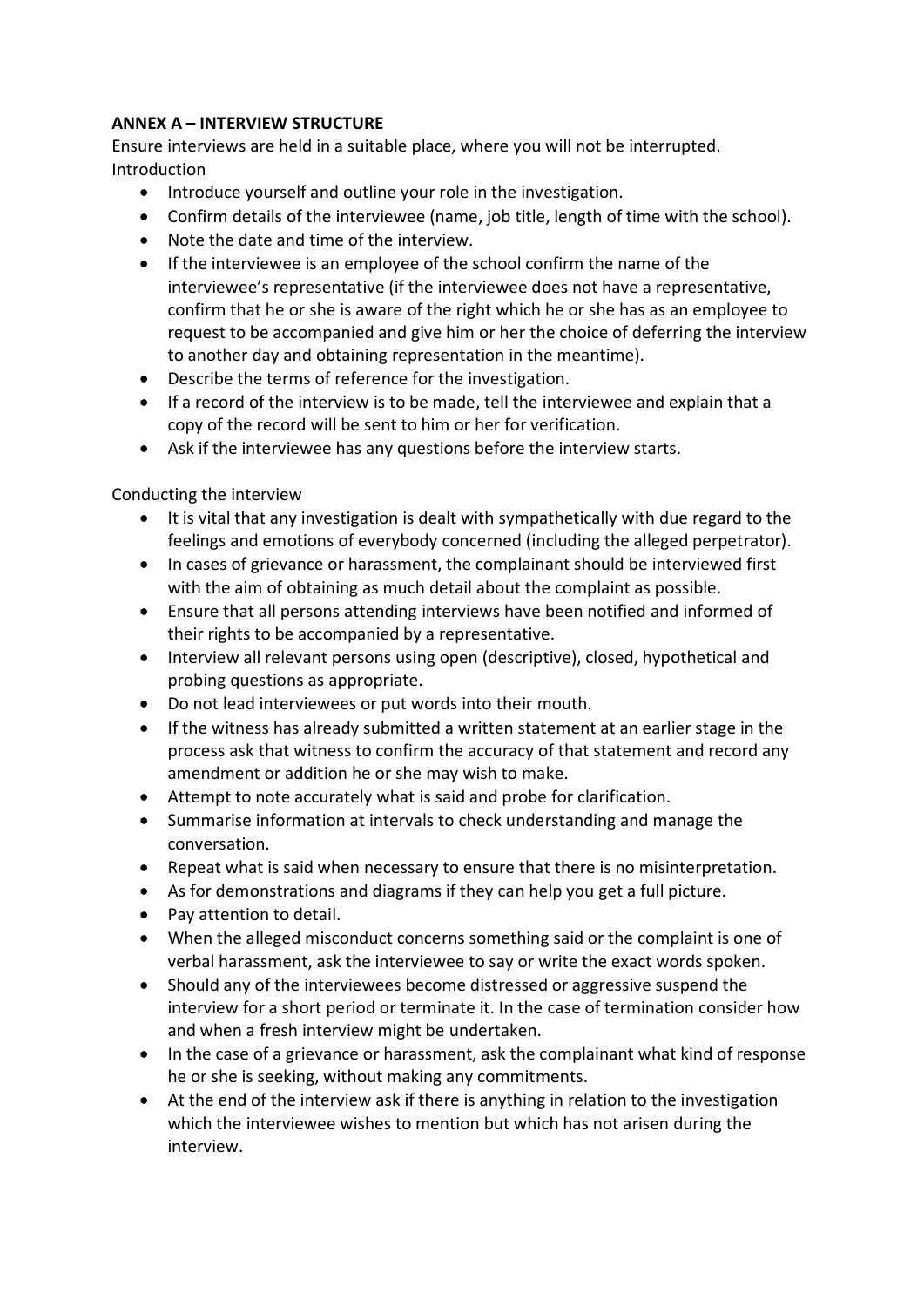# **Conclusion**

- If a record of the interview has been made by way of a statement, confirm that a copy will be sent to the interviewee for verification and signature and indicate how soon the interviewee should return the signed statement. Agree an address for this correspondence (the interviewee might prefer a home address rather than the school).
- Explain the plan for the investigation, including the planned date for submitting the report to the commissioning officer
- Explain what might happen after the investigation and any possible consequences for the interviewee.
- Ask the interviewee not to discuss the content of the interview and explain the possible consequences if confidentiality is breached.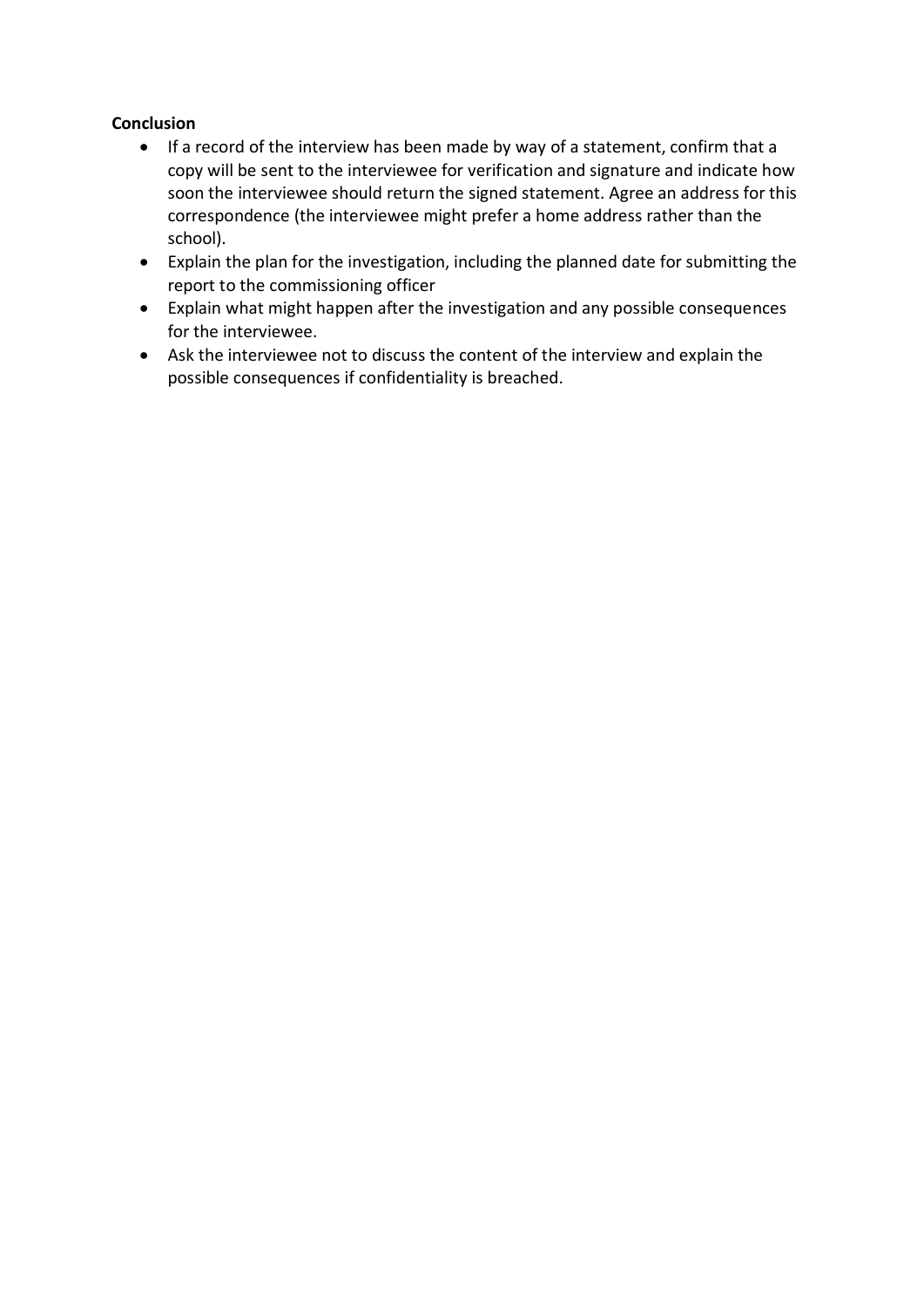#### **ANNEX B –WITNESS STATEMENTS**

#### **EITHER INVESTIGATION**

#### **NAME OF SCHOOL**

#### **DATE**

#### **Record of interview**

Name of Interviewee: Job title: Length of Service – time in job: Name of employee's representative: Investigator: Place of interview: Date and time of interview:

In opening the interview the investigator introduces himself or herself and explains the role in the investigation. Explain the terms of reference and confirm that a written record would be made and a copy provided to the witness to verify its accuracy. Record of questions and responses:

Interview finish time:

Closing: explain that a report would be written and submitted; explain how this might affect them.

Ask the interviewee to maintain confidentiality. I agree that this is an accurate record of the interview I have made changes and with those changes I agree that this is an accurate record of the interview

I have attached additional comments Print Name of interviewee: Signature: Date: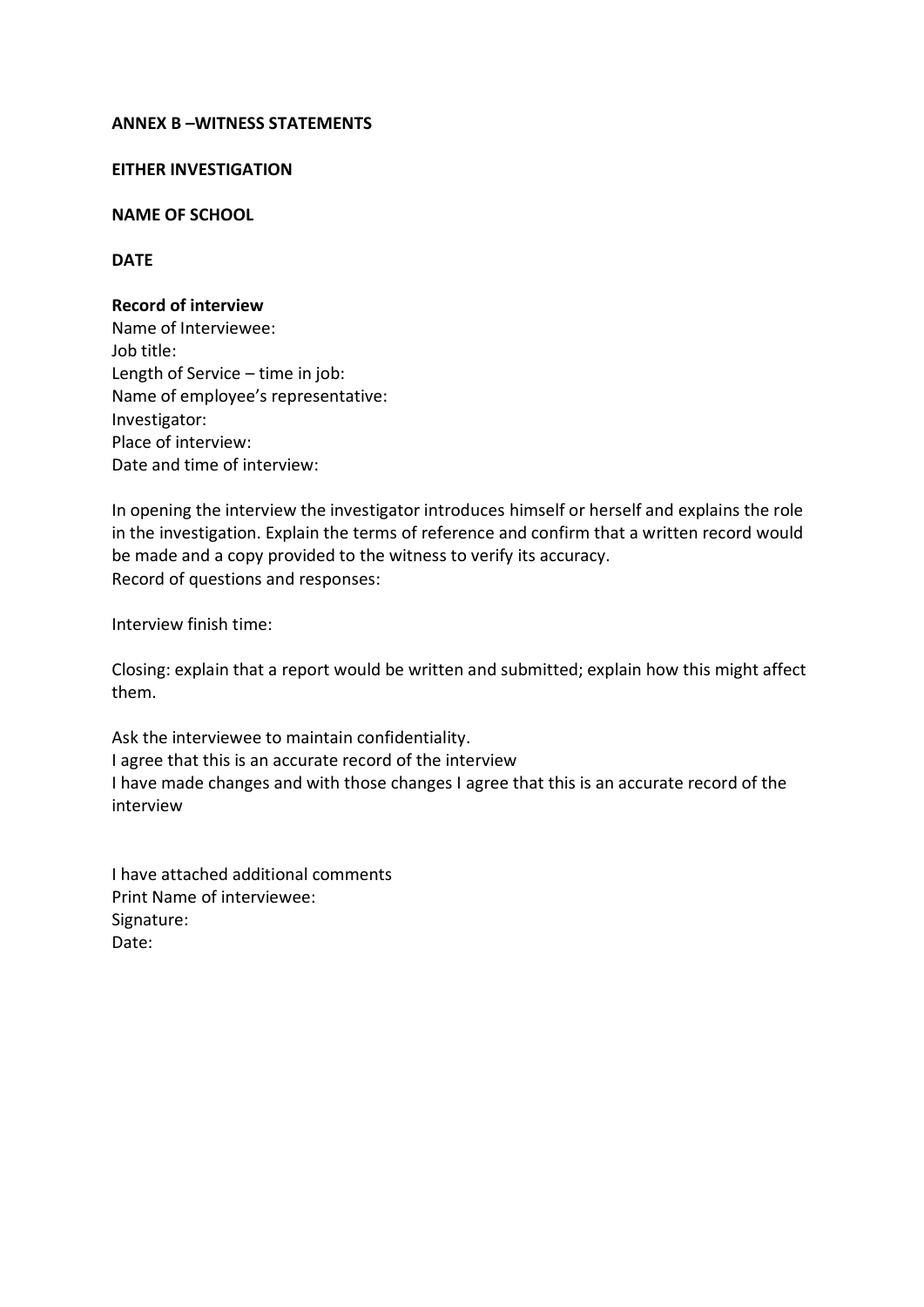## **OR INVESTIGATION NAME OF SCHOOL DATE Witness Statement**

Name of Witness: Job title: Name of representative: · Record of your recollection of what happened giving details on names, dates, and times where appropriate together with details. Print Name of Witness: Signature: Date: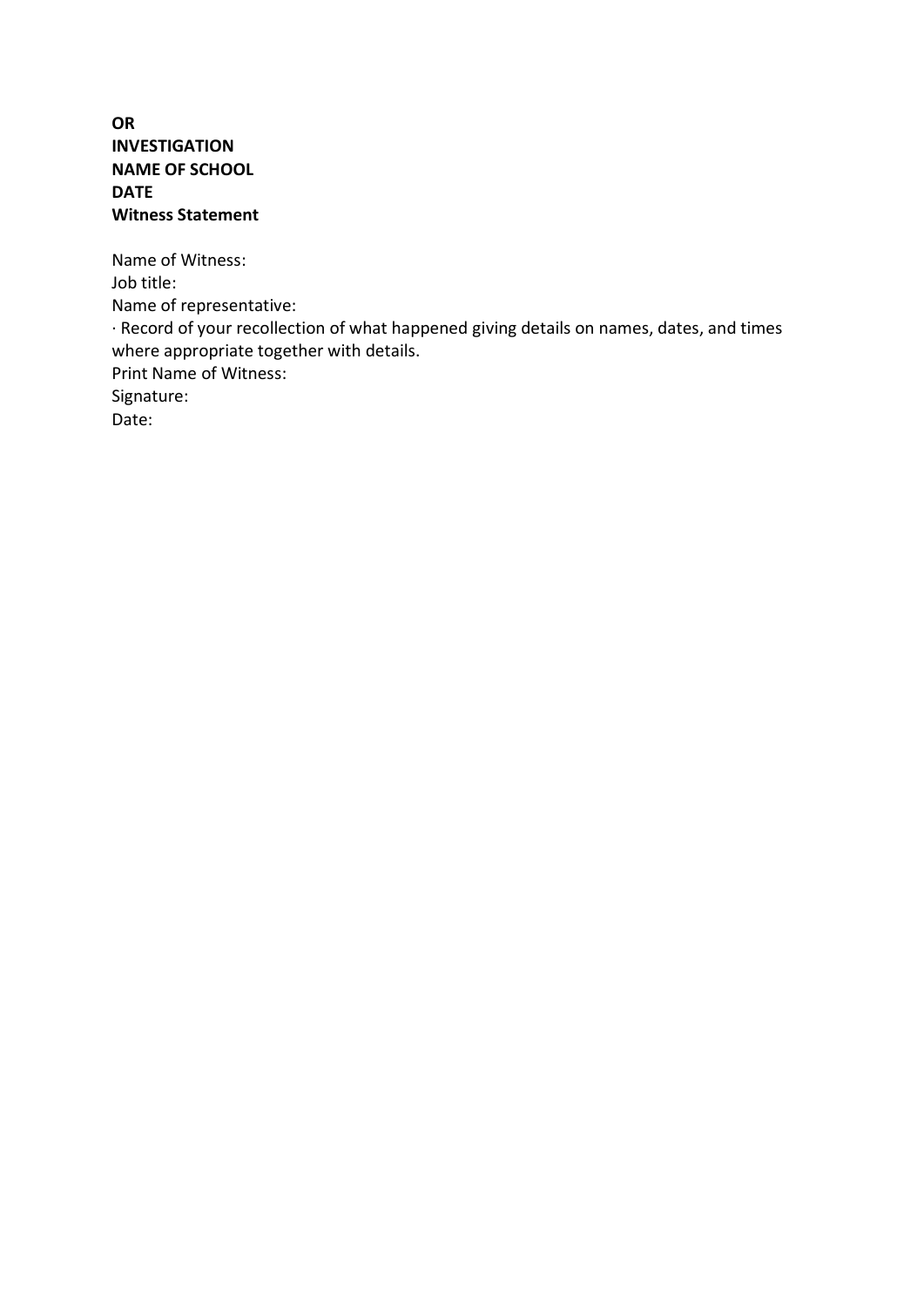### **ANNEX C – FORMAT FOR REPORT**

#### **Title of Investigation**

Investigation into the allegation(s) of XXXXXXX

#### **Terms of Reference**

Describe how the incident came to light and the scope / objectives of the investigation.

#### **Purpose**

To establish if there is any evidence to support the allegation(s) / describe the methodology of the investigation.

#### **Findings**

Background to the case Outline of the case Name of those interviewed What evidence has been obtained? Has evidence of other issues been uncovered that is substantial to the case? Supporting evidence for the allegation (s) Any conflicting advice

#### **Conclusions**

What can be deduced from the evidence? Consideration of Blameworthiness V Mitigating Circumstances

#### **Recommendations**

Is there a case to answer? Actions to be taken, by who? and by when?

**Name of the author of the report: Position: Name of the Commissioning Officer: Position: Date Attachments**

List of supporting evidence e.g. statements, policies, diagrams, forms etc. date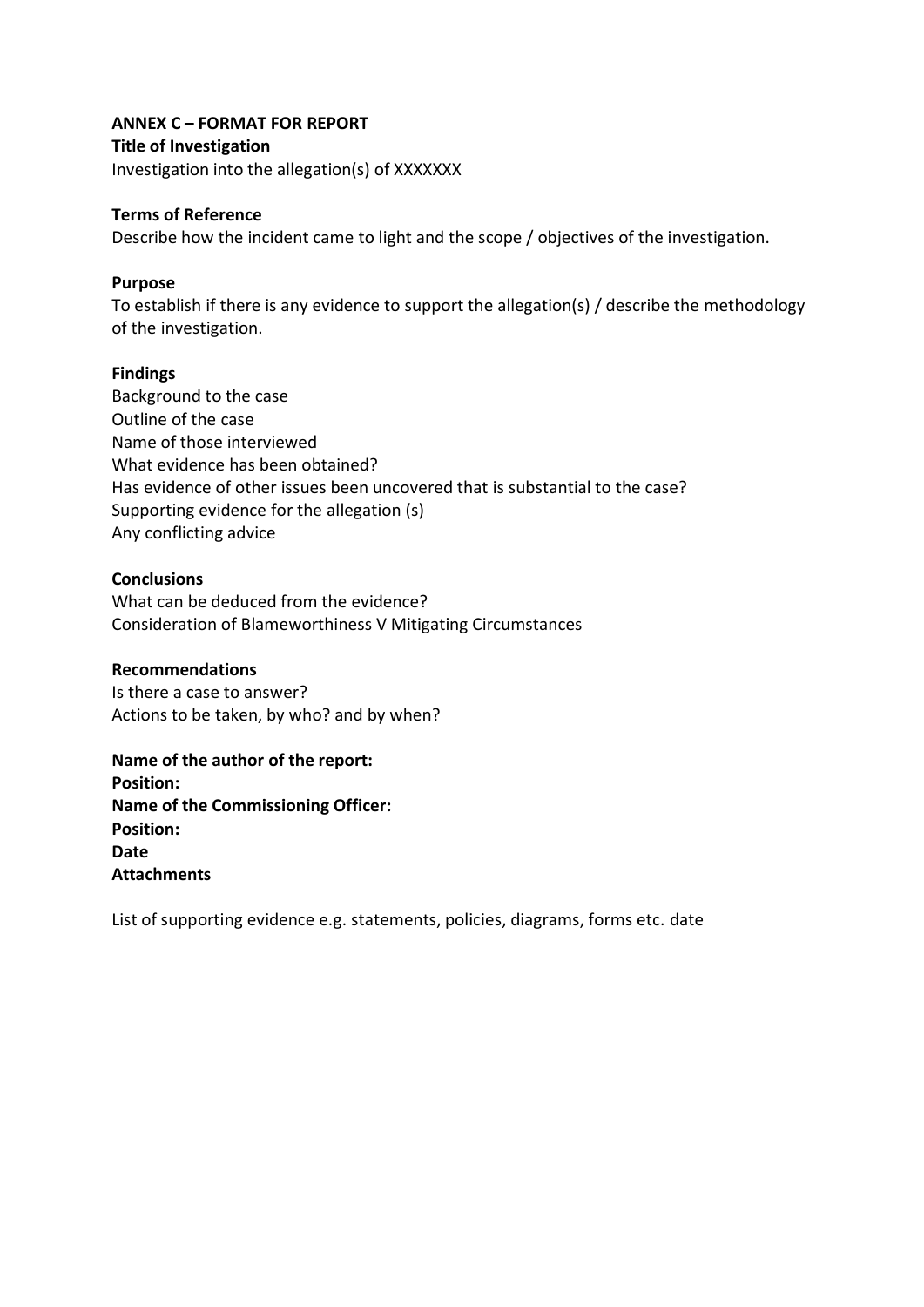### **Private & Confidential**

Dear Name

I am writing to confirm that a formal investigation is being undertaken in accordance with the recruitment and selection complaints procedure adopted by the Governing Body of School, a copy of which I enclose for your information.

The allegation to be investigated is –

I will undertake this investigation and will need to meet with you as part of this investigation. I am writing to confirm that you are required to attend an investigation meeting on\_\_\_\_\_\_\_\_\_\_\_\_\_\_ at \_\_\_\_\_\_\_\_ hours. The meeting will be held at

 $\sim$ 

As an employee of the school you have the right to be accompanied by a representative of your choice, who is either a Trade union official or an employee of your employer. At the end of the investigation a written report will be submitted for consideration and you need to be aware that this could lead to a disciplinary hearing.

Yours sincerely

Name

Job title

**INVESTIGATION NAME OF SCHOOL DATE Terms of Reference**

#### **Title of Investigation**

Investigation into the allegations relating to recruitment and selection for XXXXXX

#### **Purpose / Background**

XXXX has alleged that on (date) XXX did XXX \_ Nature of the allegation including details of any specific incidents.

### **Investigating Officer**

Name of Investigating Officer

### **Objectives and Scope of the Investigation**

To fully investigate the allegations made by:-

- Interviewing all persons other than pupils directly involved in the allegations / incidents.
- Interviewing any other persons other than pupils who may contribute evidence in relation to the allegations
- Look at documentary evidence that may be relevant to the allegations.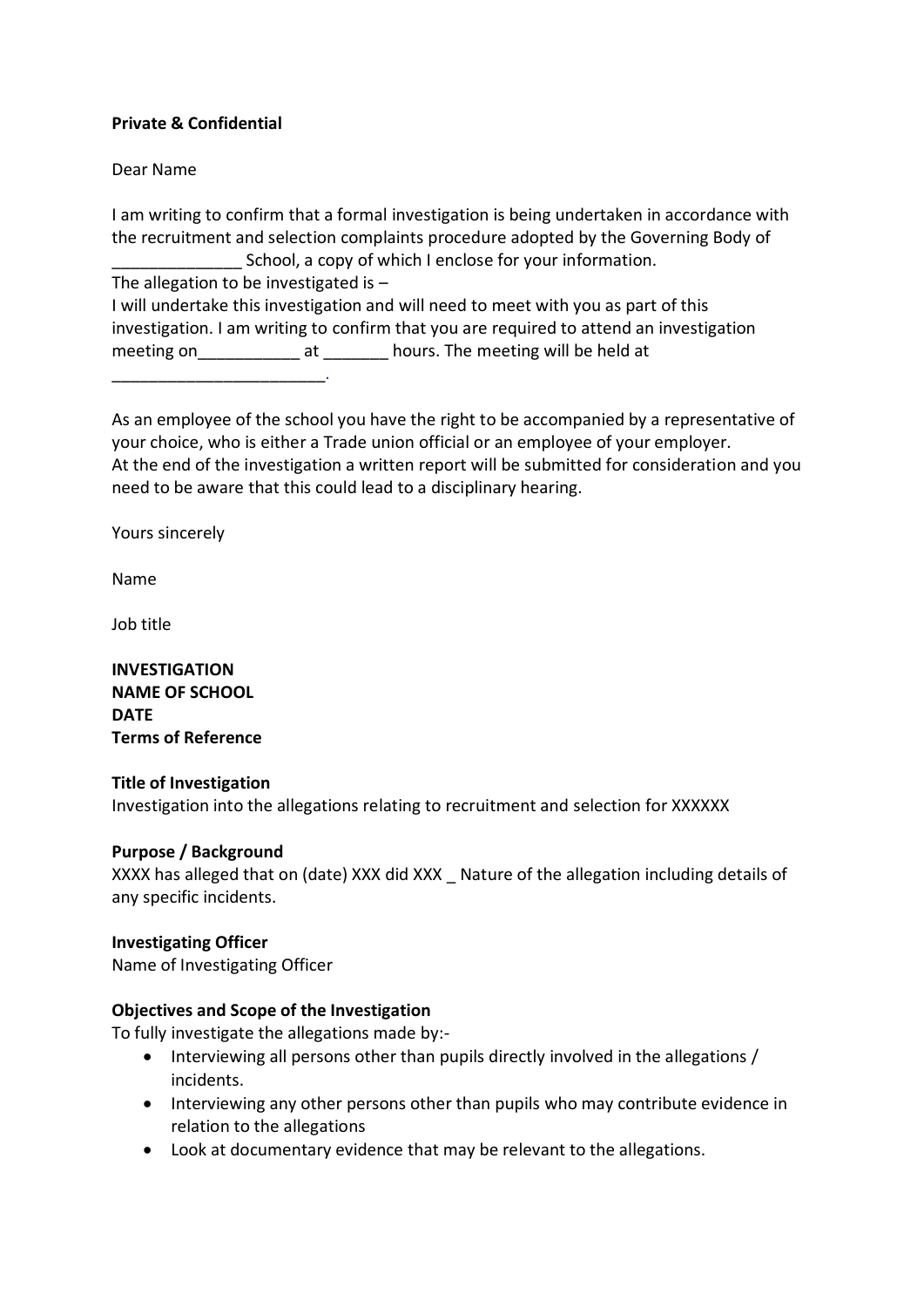- Obtaining evidence to assess how all parties involved have conducted themselves during the event, looking at Policies and Procedures.
- To produce a written report to close the investigation detailing the findings, conclusions, and recommendations, including whether there is a case for disciplinary procedures.

Pupils should be interviewed in accordance with the guidance for schools associated with the authority's Child Protection Procedures.

### **Timescales**

The investigation will start on XXXX and is expected to be completed by XXXX. If any extension is needed to this timescale then you will be informed of this in due course. Between 10-20 working days, any extensions should arrange to meet with employee to explain reasons.

# **MISCONDUCT INVESTIGATION**

# **NAME OF SCHOOL**

**DATE**

### **Investigation Plan**

- Are the terms of reference clear?
- Are you clear about the expectations of the complainant?
- Are there any policy implications?
- What are the potential equality issues/dynamics?
- Who needs to be interviewed, in what order and where?
- Who will confirm the interview arrangements (including advising interviewees of their right to be accompanied by a representative or friend)?
- Who will ask questions and who will take notes?
- What questions should you ask and not ask?
- What other information will be helpful?
- What is the expected timescale?

# **INVESTIGATION NAME OF SCHOOL DATE OPENING**

- Thank you for attending.
- Introductions.
- Explain that notes will be taken of the meeting.
- Explain the purpose of the meeting.
- Investigation is an impartial process of evidence gathering in response to an allegation, and is done to establish if there is a case to be answered.
- A number of questions will be asked to clarify the events of the day.